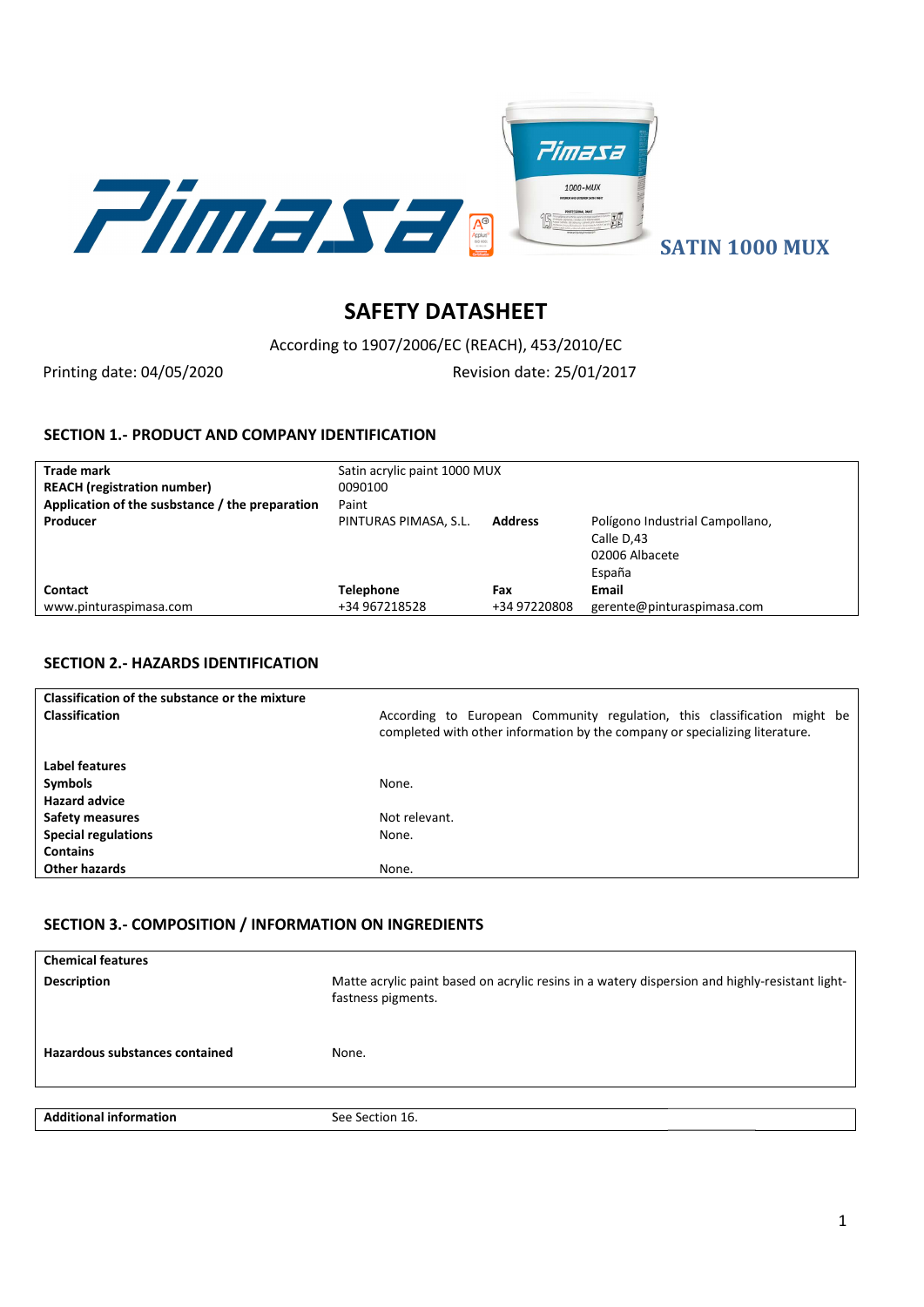

| <b>General information</b> | No special measures required.                                                   |
|----------------------------|---------------------------------------------------------------------------------|
| In case of inhalation      | Supply fresh air. Seek medical treatment in case of perturbation.               |
| In case of skin contact    | Contact with skin does not cause irritation.                                    |
| In case of eye contact     | Rinse the eyes under the tap for several minutes keeping them wide open.        |
| In case of ingestión       | Rinse out mouth and throat, since they may have been affected, keep the person  |
|                            | affected resting, keep the head leaning down to avoid aspiration, do not induce |
|                            | vomit.                                                                          |

#### SECTION 5.- FIREFIGHTING MEASURES

| Appropiate extinguishing media | Not inflammable under usual storage, handling or usage conditions.<br>Use CO2, powder or water spray. Fight larger fires with water spray or alcohol<br>resistant foam. |
|--------------------------------|-------------------------------------------------------------------------------------------------------------------------------------------------------------------------|
| <b>Protective equipment</b>    | Wearing self-contained respiratory protective equipment might be necessary.                                                                                             |

| <b>SECTION 6.- ACCIDENTAL RELEASE MEASURES</b> |  |  |
|------------------------------------------------|--|--|
|------------------------------------------------|--|--|

| Safety precautions for people                | Not necessary                                                                                                                                                                                                                                                                  |
|----------------------------------------------|--------------------------------------------------------------------------------------------------------------------------------------------------------------------------------------------------------------------------------------------------------------------------------|
| <b>Measures for environmental protection</b> | Do not allow spills in water environments. Prevent spills from entering gutters or<br>contaminate water. In case this happens report immediately to the authorities.<br>Dilute with plenty of water. Avoid pollution in sewers, water streams or<br>surface/underground water. |
| Cleaning up / collecting methods             | Hold and collect with absorbent material (e.g sand, soil, vermiculite, diatomite,<br>sawdust).                                                                                                                                                                                 |
| <b>Additional information</b>                | No dangerous substances are emitted.                                                                                                                                                                                                                                           |

#### SECTION 7.- HANDLING and STORAGE

| <b>Handling</b>                                                                       |                                                                                              |
|---------------------------------------------------------------------------------------|----------------------------------------------------------------------------------------------|
| <b>Precautions for safe handling</b><br>Precautions for fire and explosion protection | Follow existing legislation on workplace hazards prevention<br>No special measures required. |
| <b>Storage</b>                                                                        |                                                                                              |
| Requirements to warehouses and containers                                             | No special measures required.                                                                |
| Information about storage in combined storage<br>facilities                           | Not required.                                                                                |
| Further information for storage conditions                                            | None.                                                                                        |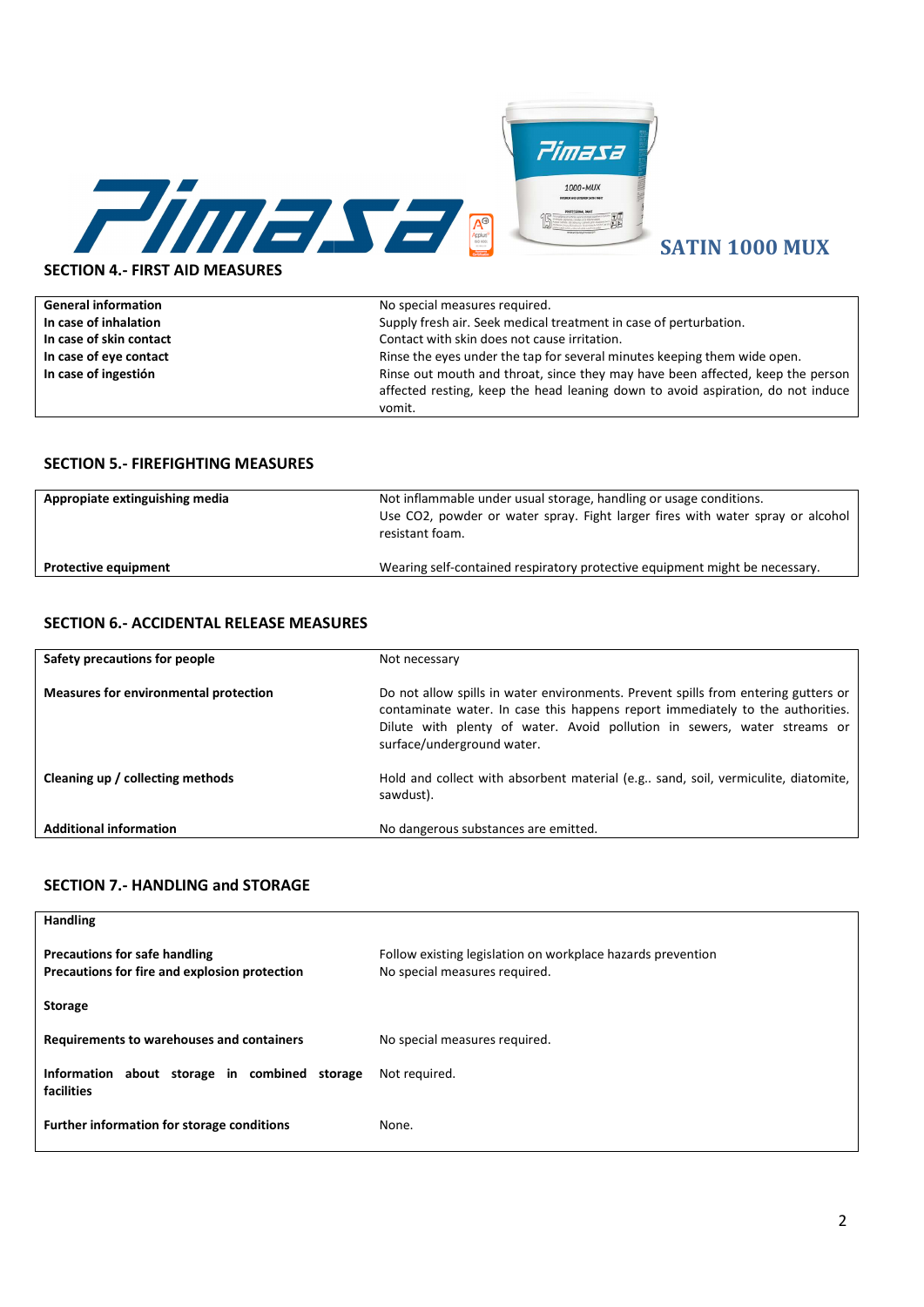

#### SECTION 8.- EXPOSURE CONTROL PARAMETERS

| Additional information about design of technical facilities                       | No further data. See Section 7.                      |
|-----------------------------------------------------------------------------------|------------------------------------------------------|
|                                                                                   |                                                      |
| Ingredients with admissible limit values that require monitoring at the workplace | This product does not contain ingredients with limit |
|                                                                                   | values that require monitoring at the workplace.     |

| <b>Additional information</b>            | The valid list during the making were used as basis.                                                                                                                                                                                                                                                                                            |
|------------------------------------------|-------------------------------------------------------------------------------------------------------------------------------------------------------------------------------------------------------------------------------------------------------------------------------------------------------------------------------------------------|
| Personal protective equipment            |                                                                                                                                                                                                                                                                                                                                                 |
| General protective and hygienic measures | Safety measures for handling chemicals must be followed.                                                                                                                                                                                                                                                                                        |
| <b>Respiratory protection</b>            | Not required but the use of face masks is recommended.                                                                                                                                                                                                                                                                                          |
| <b>Protection of hands</b>               | Protective gloves. The glove material has to be impermeable and resistant to the<br>product/substance/preparation. No evidence leads to<br>anv<br>special<br>recommendation to choose materials for the gloves. The gloves materials are<br>selected taking into account the penetration times, rates of diffusion and<br>degradation.          |
| <b>Material of gloves</b>                | Suitable gloves must be selected on the basis of both the materials they are made<br>of and their quality characteristics, and there may be differences among<br>producers. This product contains several substances that prevent evaluation in<br>advance of glove materials resistance. Thus, it is recommended testing gloves<br>before use. |
| Penetration lapse of protection gloves   | The exact penetration lapse of the gloves has to be found out by the manufacturer<br>of the protective gloves and has to be observed.                                                                                                                                                                                                           |
| Eye protection                           | The use of protective glasses when transferring the product is recommended.                                                                                                                                                                                                                                                                     |

#### SECTION 9.- PHYSICAL and CHEMICAL PROPERTIES

| <b>General information</b>                                                            |                                      |
|---------------------------------------------------------------------------------------|--------------------------------------|
| Appearence                                                                            | Fluid.                               |
| Colour                                                                                | White.                               |
| Odour                                                                                 | Characteristic.                      |
| Change in condition<br>Melting point / Melting range<br>Boiling point / Boiling range | Undetermined.<br>100º C.             |
| Ignition point                                                                        | $>61^{\circ}$ C.                     |
| Auto-ignition temperatura                                                             | This product is not self-ignitiable. |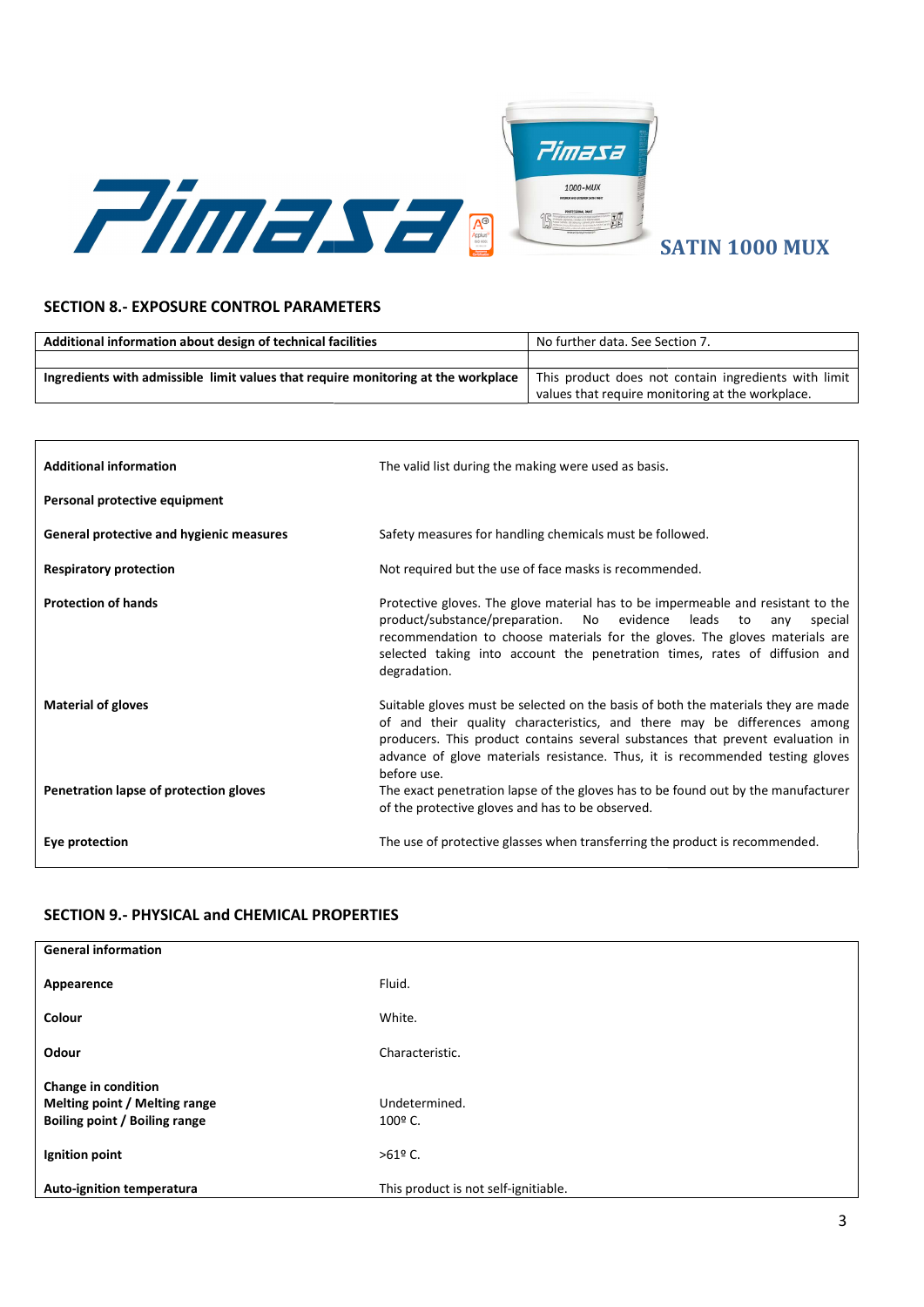

# SATIN 1000 MUX

| <b>Explosive properties</b>                     | This product does not present an explosion hazard.    |
|-------------------------------------------------|-------------------------------------------------------|
| Vapour pressure at 20°C                         | 23.00 hPa.                                            |
| Density at 20°C                                 | 1.345 $g/cm^3$ .                                      |
| Solubility in / Miscibility with water          | Fully miscible.                                       |
| pH-value at 20 <sup>o</sup> C                   | 9.0.                                                  |
| <b>Content of solids</b>                        | 51.8%.                                                |
|                                                 |                                                       |
| <b>SECTION 10.- STABILITY and REACTIVITY</b>    |                                                       |
| Decomposition temperature / conditions to avoid | No decomposition if used according to specifications. |

# SECTION 10.- STABILITY and REACTIVITY

| Decomposition temperature / conditions to avoid | No decomposition if used according to specifications. |  |
|-------------------------------------------------|-------------------------------------------------------|--|
| <b>Hazardous reactions</b>                      | No hazardous reactions known.                         |  |
| Hazardous decomposition products                | No hazardous decompositon products known.             |  |

# SECTION 11.- TOXICOLOGICAL INFORMATION

| <b>Acute toxicity</b>                        | EUH208. Chloromethylisothiazolinone content. May produce an allergic reaction. |
|----------------------------------------------|--------------------------------------------------------------------------------|
| <b>Primary irritant effect</b>               |                                                                                |
| Skin corrosión/irritation                    | No irritant effect known.                                                      |
| Serious eye damage/irritation                | No irritant effect known.                                                      |
| Respiratory or skin sensitization            | No sensitizing effects known.                                                  |
| Specific toxicological data of substances    |                                                                                |
|                                              |                                                                                |
| <b>SECTION 12.- ECOLOGICAL INFORMATION</b>   |                                                                                |
| <b>General information</b>                   |                                                                                |
| Adverse effects to the water 1 (self-rating) | Slightly hazardous for water. Do not allow that the product, in large          |

# SECTION 12.- ECOLOGICAL INFORMATION

# General information

| Adverse effects to the water 1 (self-rating) | Slightly hazardous for water. Do not allow that the product, in large        |
|----------------------------------------------|------------------------------------------------------------------------------|
|                                              | quantities or high concentrations, mixes with sewers, surface or underground |
|                                              | water.                                                                       |

#### SECTION 13.- DISPOSAL CONSIDERATIONS

| <b>Product recommendation</b>                          | Disposal must be made according to official regulations.    |
|--------------------------------------------------------|-------------------------------------------------------------|
| European waste catalogue<br>Code<br><b>Description</b> | Use water to cleaning. If necessary, add cleaning products. |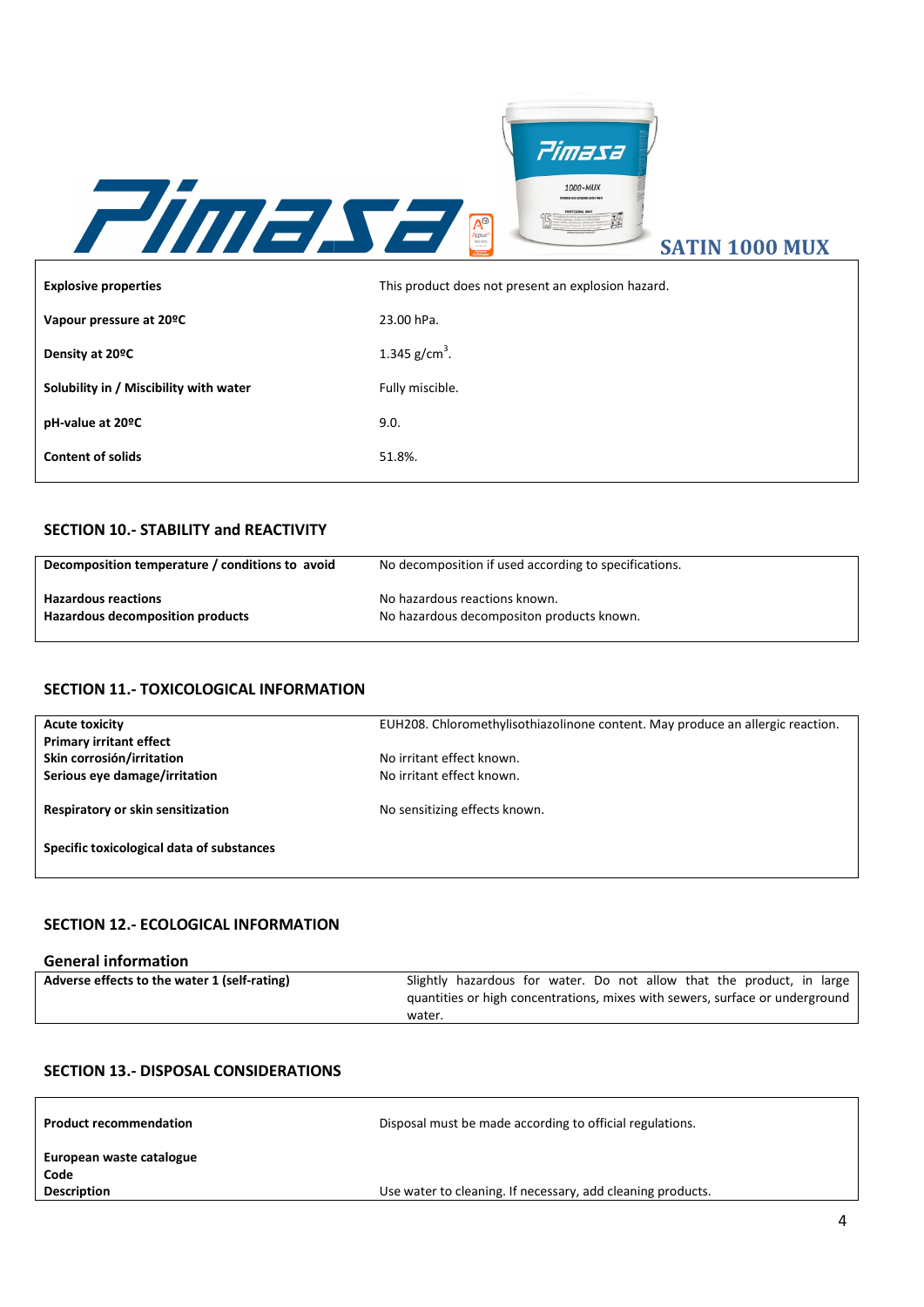

# SECTION 14.- TRANSPORT INFORMATION

|                                                                                                                                             |           |                                                                                                                                 | <b>SATIN 1000 MUX</b>    |
|---------------------------------------------------------------------------------------------------------------------------------------------|-----------|---------------------------------------------------------------------------------------------------------------------------------|--------------------------|
| <b>Waste management (Disposal &amp; Valuation)</b>                                                                                          |           | Do not allow the product mix with sewers, surface or underground water.<br>Packaging disposal does not mix with domestic waste. |                          |
| Legal disposal considerations                                                                                                               |           |                                                                                                                                 |                          |
| <b>SECTION 14.- TRANSPORT INFORMATION</b>                                                                                                   |           |                                                                                                                                 |                          |
| Land transport.                                                                                                                             |           |                                                                                                                                 |                          |
| ADR/RID and GGVS/GGVE (International/Domestic)                                                                                              |           | ADR/RID and GGVS/E type                                                                                                         | $\overline{a}$           |
| <b>Maritime transport</b>                                                                                                                   |           |                                                                                                                                 |                          |
| IMDG/GGVSee                                                                                                                                 | IMDG type |                                                                                                                                 | $\overline{\phantom{a}}$ |
|                                                                                                                                             |           | Marine pollution                                                                                                                | No                       |
| Air transport                                                                                                                               |           |                                                                                                                                 |                          |
| <b>ICAO-TI and IATA-DGR</b>                                                                                                                 |           | ICAO-IATA type                                                                                                                  | $\overline{\phantom{a}}$ |
| <b>SECTION 15.- REGULATORY INFORMATION</b>                                                                                                  |           |                                                                                                                                 |                          |
| health<br>Safety,<br>and<br>regulations<br>environment<br>substance/mixture CE 528/2012                                                     | for       | Contains an additive to keep the properties of the product.                                                                     |                          |
| <b>Dangerous substances</b>                                                                                                                 |           | Directive EC 45/1999 modified by EC 60/2001.                                                                                    |                          |
|                                                                                                                                             |           |                                                                                                                                 |                          |
| Safety datasheet content                                                                                                                    |           | CE 1907/2006, CE 453/2010                                                                                                       |                          |
| <b>Relevant R-phrases</b>                                                                                                                   |           | P101: In case of seeking medical advice, keep close packaging or                                                                |                          |
|                                                                                                                                             |           | labelling.                                                                                                                      |                          |
|                                                                                                                                             |           | P102: Keep out of the reach of children.                                                                                        |                          |
|                                                                                                                                             |           | P103: Read label before use.<br>P501: Recycling product/packaging according to official regulation.                             |                          |
|                                                                                                                                             |           |                                                                                                                                 |                          |
|                                                                                                                                             |           |                                                                                                                                 |                          |
| <b>Hazardous for water</b>                                                                                                                  |           | Slightly hazardous for water.                                                                                                   |                          |
|                                                                                                                                             |           |                                                                                                                                 |                          |
| <b>Relevant hazard indications</b>                                                                                                          |           | 20. Harmful by inhalation.                                                                                                      |                          |
|                                                                                                                                             |           | 48. Risk of serious damage to health by prolonged exposure                                                                      |                          |
| <b>SECTION 16.- OTHER INFORMATION</b>                                                                                                       |           |                                                                                                                                 |                          |
| <b>Issued by</b>                                                                                                                            |           | PINTURAS PIMASA, S.L.                                                                                                           |                          |
| Contact                                                                                                                                     |           | See Section 1                                                                                                                   |                          |
|                                                                                                                                             |           |                                                                                                                                 |                          |
| The information in this Safety datasheet is the result of current technical knowledge, based on national legislation and CE Directives. The |           |                                                                                                                                 |                          |

#### SECTION 15.- REGULATORY INFORMATION

| Safety, | health<br>substance/mixture CE 528/2012 | and | environment | regulations | for | Contains an additive to keep the properties of the product. |
|---------|-----------------------------------------|-----|-------------|-------------|-----|-------------------------------------------------------------|
|         |                                         |     |             |             |     |                                                             |
|         | Dangerous substances                    |     |             |             |     | Directive EC 45/1999 modified by EC 60/2001.                |

| Safety datasheet content  | CE 1907/2006, CE 453/2010                                                      |
|---------------------------|--------------------------------------------------------------------------------|
| <b>Relevant R-phrases</b> | P101: In case of seeking medical advice, keep close packaging or<br>labelling. |
|                           | P102: Keep out of the reach of children.                                       |
|                           | P103: Read label before use.                                                   |
|                           | P501: Recycling product/packaging according to official regulation.            |

| <b>Hazardous for</b><br>; for water | , hazardous for water.<br>sligh<br>עוזו |
|-------------------------------------|-----------------------------------------|
|                                     |                                         |

| <b>Relevant hazard indications</b> | 20. Harmful by inhalation.                                 |
|------------------------------------|------------------------------------------------------------|
|                                    | 48. Risk of serious damage to health by prolonged exposure |

# SECTION 16.- OTHER INFORMATION

| <b>Issued by</b> | $\sim$ $\sim$ PIMASA, S.L.<br>PIN <sup>-</sup><br>'URAS<br>$ -$ |
|------------------|-----------------------------------------------------------------|
| Contact          | Section 1<br>See                                                |

The information in this Safety datasheet is the result of current technical knowledge, based on national legislation and CE Directives. The